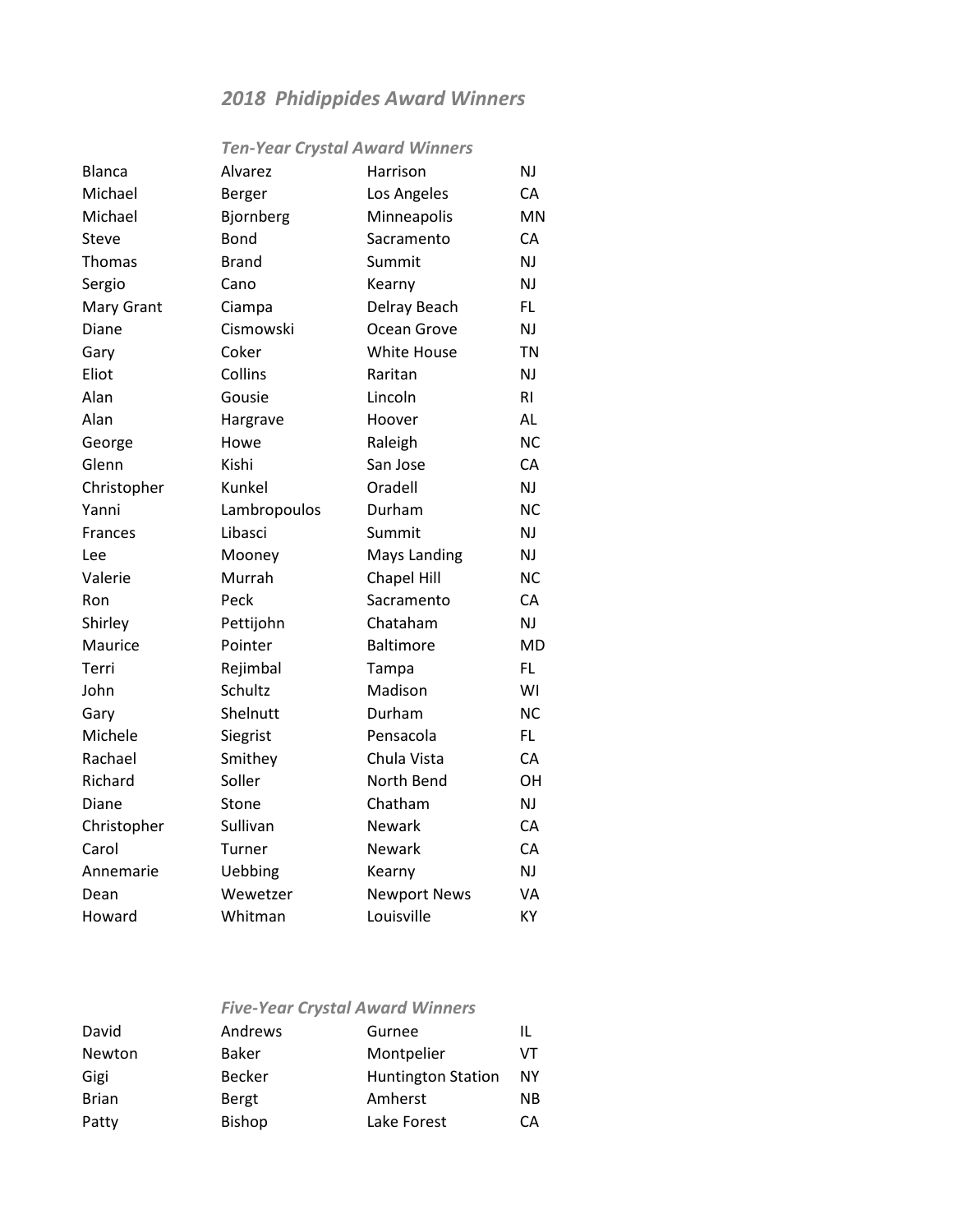| Paul         | <b>Bishop</b>        | Graham               | <b>NC</b> |
|--------------|----------------------|----------------------|-----------|
| Chad         | <b>Bjugan</b>        | Chaska               | MN        |
| Randy        | <b>Brinkley</b>      | Mustang              | OK        |
| Deborah      | <b>Burkart Cotch</b> | <b>Bartlesville</b>  | OK        |
| Don          | <b>Burkett</b>       | <b>Mineral Bluff</b> | GA        |
| Gary         | Cahill               | Chicago              | IL        |
| Mark         | Capparella           | Bellingham           | MA        |
| Nicole       | Charlton-Nauroth     | Ewing                | NJ        |
| Tony         | Cocciolo             | Decatur              | AL        |
| Suzanne      | Davidson             | Glendale             | CA        |
| Kathleen     | <b>Davies</b>        | Hillburn             | <b>NY</b> |
| Drew         | DeMasters            | Westbury             | <b>NY</b> |
| Carl         | Demmie               | Clifton              | NJ        |
| Stephanie    | Edwards              | Morristown           | <b>NJ</b> |
| Ropizah      | Ervin                | Charlotte            | <b>NC</b> |
| Scott        | Ferguson             | Cataula              | GA        |
| Roberto      | Ferrito              | Pasadena             | CA        |
| Thomas       | Flournoy             | Port Republic        | NJ        |
| Lisa         | Garrone              | <b>New York</b>      | <b>NY</b> |
| Ryan         | Gillmor              | Willard              | <b>OH</b> |
| Emily        | Ginder               | Bloomfield           | NJ        |
| Phillip      | Goode                | Decatur              | IL        |
| Harris       | Goodman              | Pleasanton           | CA        |
| Diane        | Groff                | Longmont             | CO        |
| David        | Grudzien             | Waukesha             | WI        |
| Nora         | Haefele              | Stowe                | PA        |
| JoAnn        | Hall                 | Redding              | CA        |
| Larry        | Hamm                 | Des Moines           | IA        |
| <b>Brian</b> | Harris               | Oakland              | <b>NJ</b> |
| Tom          | <b>Hawkins</b>       | Williamson           | <b>NY</b> |
| Scott        | Heckel               | Canton               | OH        |
| Ann          | Hegstrom             | De Soto              | ΙA        |
| Marko        | Heinila              | Santa Fe             | <b>NM</b> |
| Janet        | Holland              | Ochelata             | OK        |
| Carla        | Holusha              | <b>Budd Lake</b>     | NJ        |
| Stephen      | Holusha              | <b>Budd Lake</b>     | NJ        |
| David        | Hoyt                 | Long Beach           | CA        |
| Thomas       | Hrdina               | Ridgewood            | NJ        |
| Judith       | Hudson               | Westfield            | <b>NJ</b> |
| Sandra       | Hutchinson           | <b>Beverly</b>       | MA        |
| Chris        | Jones                | Sonoma               | CA        |
| Prudence     | Jones                | <b>New Brunswick</b> | NJ        |
| Shazzar      | Kallie               | Long Beach           | CA        |
| Ann          | Katliarov            | Sayreville           | NJ        |
| Richard      | Kimball              | Charleston           | <b>SC</b> |
| Eric         | King                 | Redwood City         | CA        |
| George       | Kochman              | <b>Tinton Falls</b>  | <b>NJ</b> |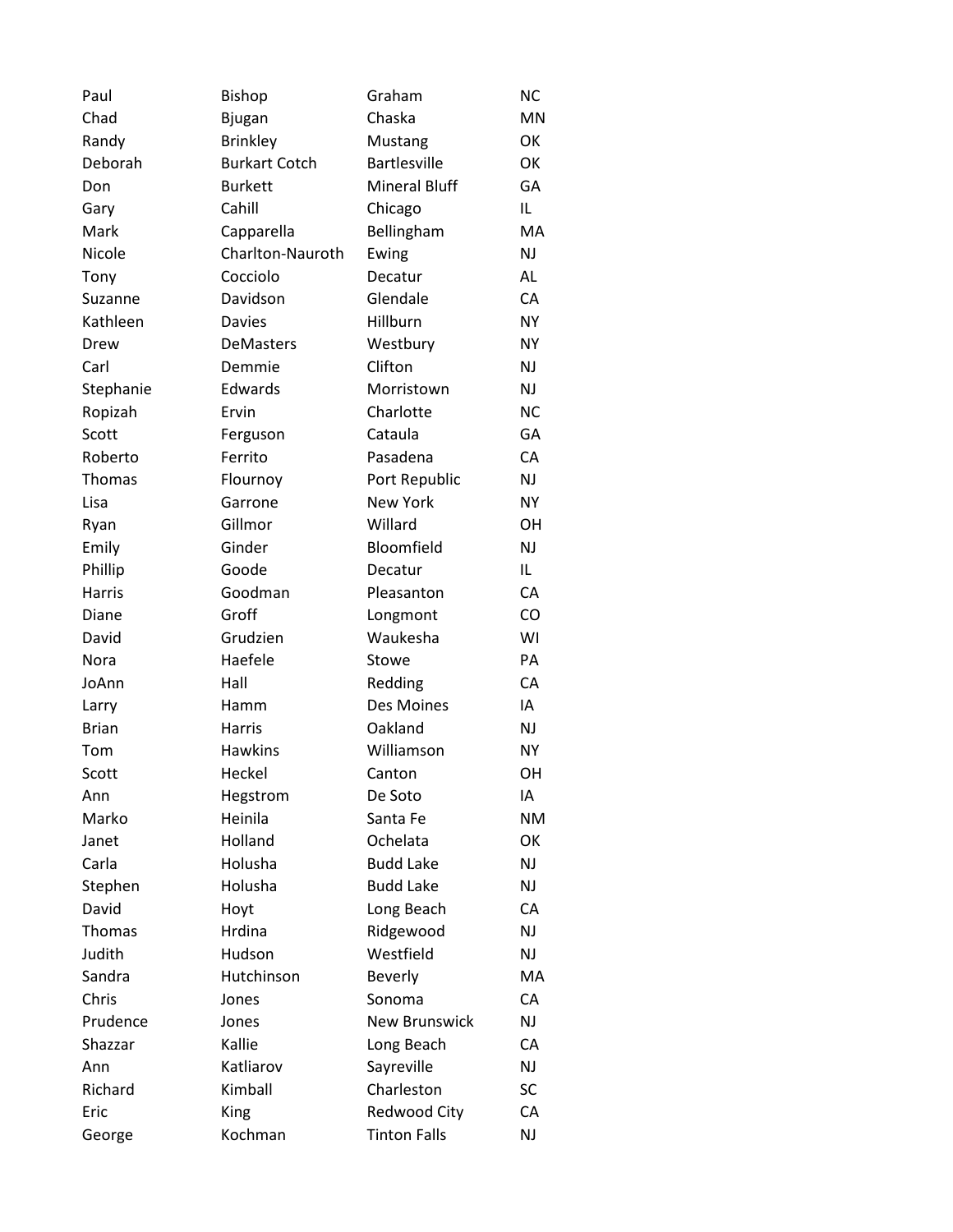| Dave           | LaMay           | Leesburg              | VA        |
|----------------|-----------------|-----------------------|-----------|
| Zheng          | Liu             | San Gabriel           | CA        |
| Kristine       | Longshore       | Doylestown            | PA        |
| Charles        | Mann            | Cherry Hill           | NJ        |
| Chip           | Mann            | Townsend              | MA        |
| Vincent        | Marquez         | Fresno                | CA        |
| Shane          | Martin          | Orono                 | ME        |
| Christina      | Martinez        | Randolph              | NJ        |
| Dorothy        | Massinger       | Herkimer              | <b>NY</b> |
| Thomas         | Meagher         | <b>New Providence</b> | NJ        |
| Tony           | Miksanek        | Benton                | IL        |
| Todd           | Morimoto        | San Jose              | CA        |
| Josephine      | Nagal           | Chula Vista           | CA        |
| Ronald         | Nardo           | Bellmore              | <b>NY</b> |
| Claudine       | <b>Nicholas</b> | Corinth               | ТX        |
| Amador         | <b>Nunez</b>    | Anaheim               | CA        |
| Loan           | OBrien          | Baytown               | <b>TX</b> |
| Michael        | Ogazon          | Garden City           | NY        |
| Zionabelle     | Ondrey          | Cranford              | NJ        |
| Joseph         | Ortiz           | San Diego             | CA        |
| Carolin        | Paidoussis      | West Islip            | <b>NY</b> |
| Richard        | Peete           | Crystal Lake          | IL.       |
| John           | Perez           | Centennial            | CO        |
| <b>Burdett</b> | Porter          | Sayre                 | PA        |
| Susan          | Rapp            | Sugar Grove           | PA        |
| James          | Reimann         | Eagan                 | MN        |
| Jim            | Roberts         | Warren                | PA        |
| Francisco      | Rodriguez       | Ontario               | CA        |
| Lisa           | Rossello        | Somerset              | NJ        |
| Joseph F.      | Rottino         | Fort Lauderdale       | FL        |
| Lawrence       | Sak             | Lake Orion            | MI        |
| Jonathan       | Schwartz        | Westwood              | NJ        |
| Lisa           | Seidel          | Renton                | WA        |
| Caye           | Serling         | Lighthouse Point      | FL.       |
| Akihiro        | Shimizuishi     | New York              | NY        |
| <b>Barbara</b> | Smith           | Pearland              | TX        |
| Stephen        | Smith           | Pueblo                | CO        |
| Darin          | Soler           | Brooklyn              | NY        |
| Marcia         | Steele          | Wichita               | KS        |
| Cozette        | Teasley         | Loganville            | GA        |
| Andrew         | Thacher         | Escondido             | CA        |
| Pablo          | Troche          | Paterson              | NJ        |
| Patricia       | Vicary          | Pleasanton            | CA        |
| Luzviminda     | Villamil        | Long Beach            | CA        |
| Jeremy         | Weaver          | <b>Blacklick</b>      | OH        |
| Riya           | Young           | Palo Alto             | CA        |
| Gordon         | Yowell          | <b>Atlantic Beach</b> | <b>NC</b> |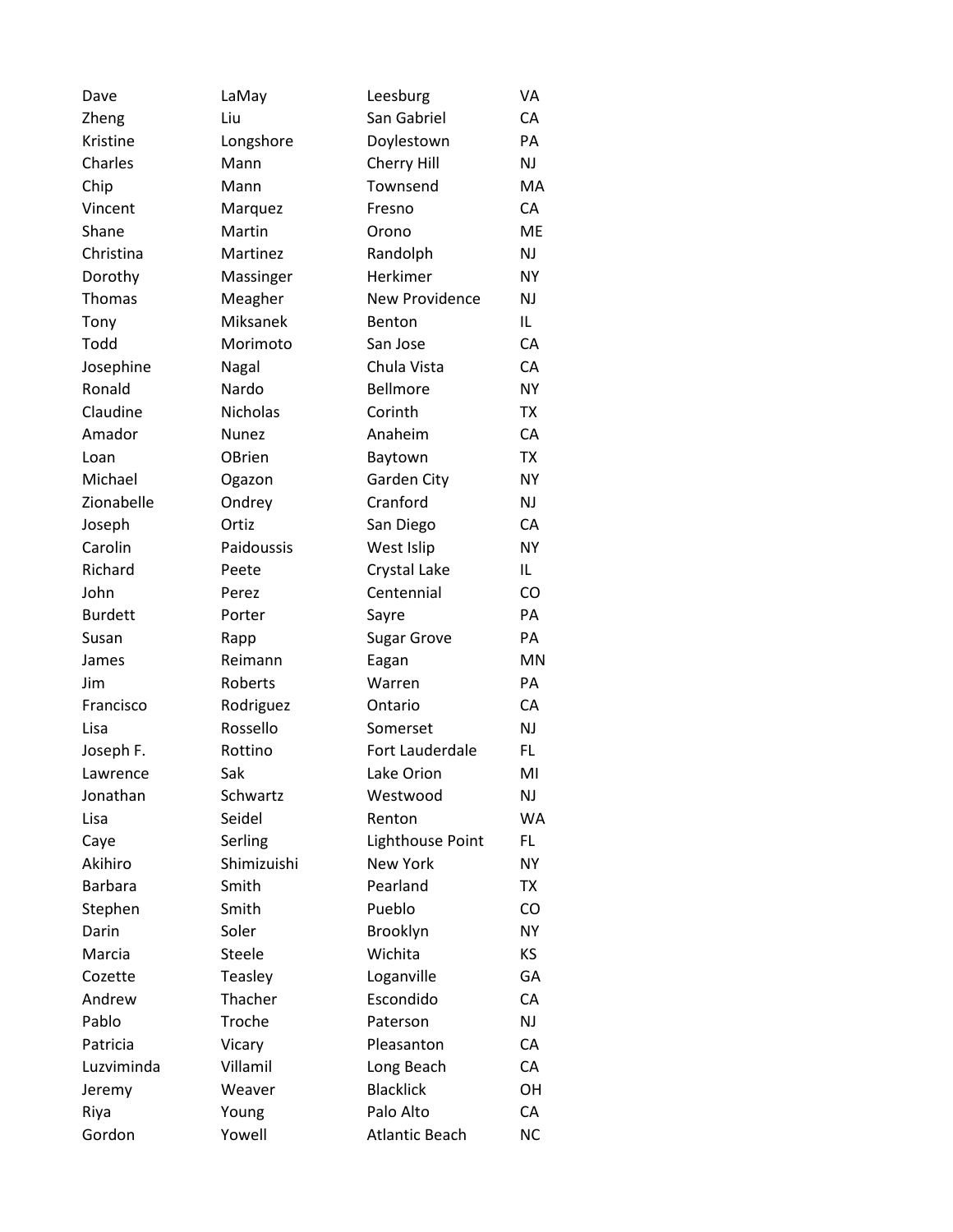|                | <b>Gold Award Winners</b> |                           |           |
|----------------|---------------------------|---------------------------|-----------|
| Freddie        | Acevedo                   | Homestead                 | FL.       |
| Gary           | Aguiar                    | El Cerrito                | CA        |
| Christine      | Ainsworth                 | Cambridge                 | MA        |
| Richard        | Ainsworth                 | Cambridge                 | MA        |
| Scott          | Allen                     | Santa Monica              | CA        |
| Scott          | Allen                     | Chicago                   | IL.       |
| Tracey         | Allen                     | Tulsa                     | OK        |
| Ro             | Almazan                   | Downey                    | CA        |
| Veronica       | Almazan                   | Downey                    | CA        |
| Steven         | Altchuler                 | Rochester                 | MN        |
| Cheryl         | Ames                      | Chula Vista               | CA        |
| Gerald         | Ames                      | Chula Vista               | CA        |
| Valerie        | Anderson                  | N Chelmsford              | MA        |
| Donna          | Antkowiak                 | Sutton                    | MA        |
| Kevin          | Arloff                    | <b>Huntington Station</b> | NY.       |
| Gerald         | Armentrout                | Raleigh                   | <b>NC</b> |
| LizMarie       | Astacio                   | <b>Rye Brook</b>          | <b>NY</b> |
| Abbi           | Auger                     | Louisville                | KY        |
| Peter          | Auteri                    | Pompton Lakes             | NJ        |
| Brett          | Avery                     | <b>New York</b>           | NΥ        |
| John           | Bair                      | Bainbridge Island         | <b>WA</b> |
| Alan           | <b>Baisch</b>             | Selden                    | <b>NY</b> |
| John           | Banda                     | Wildomar                  | CA        |
| Nancy          | <b>Banda</b>              | Wildomar                  | CA        |
| Laura          | <b>Barbosa</b>            | Attleboro                 | MA        |
| James          | Barbour                   | North Ridgeville          | OH        |
| Delma          | <b>Bartelme</b>           | St. Cloud                 | MN        |
| Mark           | <b>Bates</b>              | Johnstown                 | ОH        |
| Anita          | <b>Baugh</b>              | Sartell                   | MN        |
| Noriko         | Bazeley                   | San Francisco             | CA        |
| Christy        | Beal                      | <b>Woodbury Heights</b>   | NJ        |
| Maricris       | Beauchamp                 | Perris                    | СA        |
| Lee            | Beaumont                  | San Antonio               | TX        |
| Michele        | <b>Becker</b>             | Ridgewood                 | NJ        |
| Michael        | <b>Beckwith</b>           | Livermore                 | CA        |
| Francis        | Beideman                  | Pompton Lakes             | NJ        |
| <b>Barbara</b> | Belanger                  | Fairhaven                 | MA        |
| Frederick      | <b>Benlein</b>            | Farmingdale               | NΥ        |
| Kathy          | <b>Bennett</b>            | Cos Cob                   | <b>CT</b> |
| John           | <b>Bergacs</b>            | Edison                    | NJ        |
| Lisa           | Bernknopf                 | Cranford                  | NJ        |
| Debra          | Bernstein                 | Dover                     | NJ        |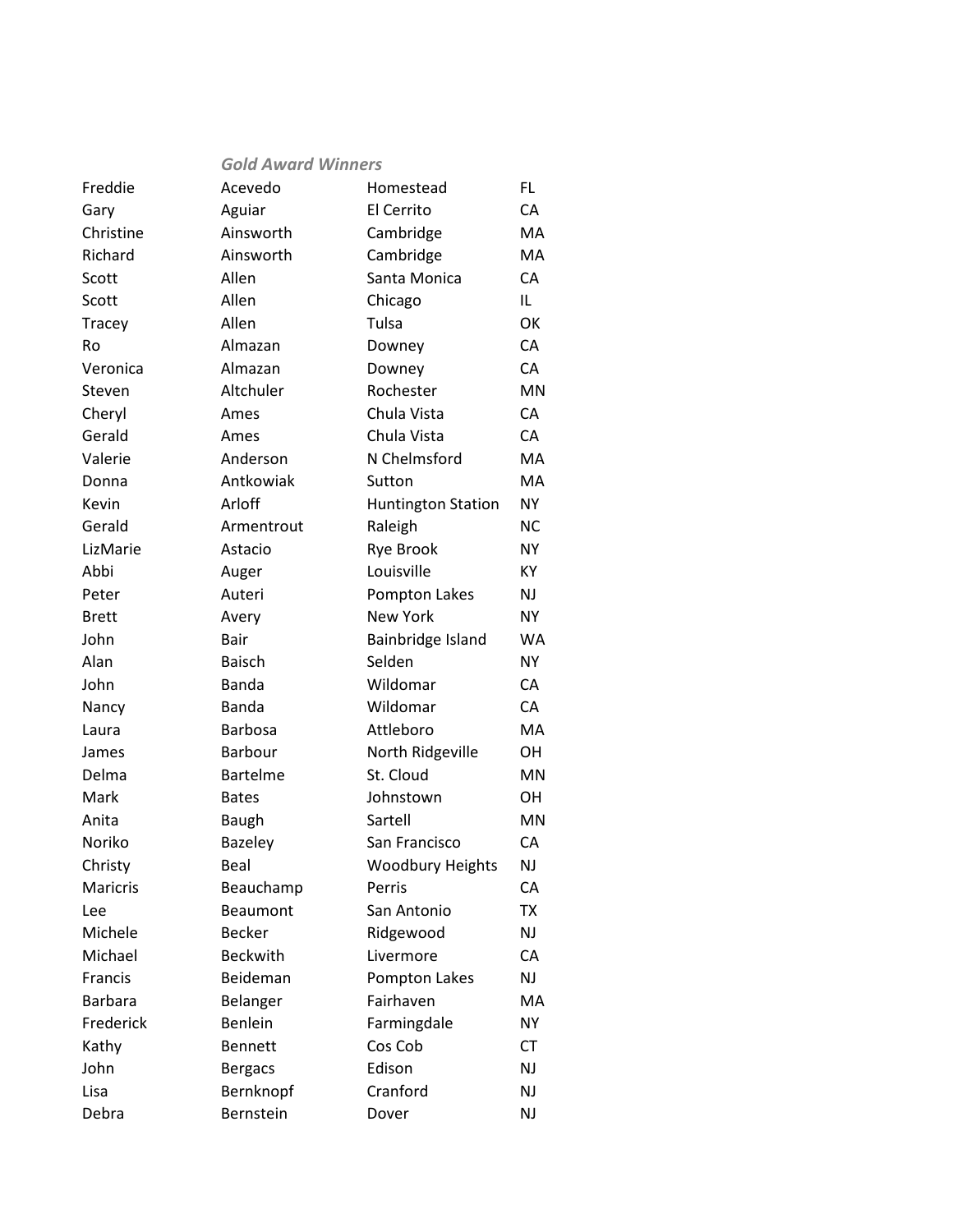| Douglas      | Beyerlein         | Mill Creek           | <b>WA</b> |
|--------------|-------------------|----------------------|-----------|
| Al           | <b>Binder</b>     | Evergreen            | CO        |
| Patricia     | <b>Biutcher</b>   | Hawthorne            | <b>NJ</b> |
| Edward       | Blankenship       | <b>Naples</b>        | FL        |
| David        | Bloomquist        | Woodstock            | GA        |
| Vanessa      | Bogenholm         | Los Gatos            | CA        |
| Jay          | Boncodin          | Antioch              | CA        |
| Jay          | Boncodin          | Antioch              | CA        |
| Robert       | Boyd              | Colonia              | <b>NJ</b> |
| <b>Bruce</b> | <b>Bradley</b>    | Yulee                | FL.       |
| Ila          | <b>Brandli</b>    | Mesa                 | <b>AZ</b> |
| Aaron        | <b>Braunstein</b> | Chicago              | IL        |
| Jana         | <b>Bravo</b>      | Rutherford           | <b>NJ</b> |
| Tina         | <b>Breen</b>      | <b>Spring Valley</b> | CA        |
| Tim          | <b>Briley</b>     | Park City            | UT        |
| Robert       | <b>Brill</b>      | <b>New York</b>      | <b>NY</b> |
| Michael      | <b>Brink</b>      | Whitmore             | CA        |
| Pamela       | <b>Brisendine</b> | Nashville            | <b>TN</b> |
| Anabelle     | <b>Broadbent</b>  | Perkasie             | PA        |
| Cheryl       | <b>Broas</b>      | New Rochelle         | <b>NY</b> |
| Una          | <b>Broderick</b>  | Wantagh              | <b>NY</b> |
| Chris        | <b>Brown</b>      | San Diego            | CA        |
| Dan          | <b>Buccino</b>    | <b>Baltimore</b>     | <b>MD</b> |
| <b>Kirk</b>  | <b>Buckley</b>    | Las Vegas            | <b>NV</b> |
| Janet        | <b>Buitenkant</b> | Northport            | <b>NY</b> |
| Linda        | <b>Bumbalo</b>    | North Bellmore       | <b>NY</b> |
| Susan        | <b>Burkett</b>    | <b>Mineral Bluff</b> | GA        |
| Clint        | <b>Burleson</b>   | Organ                | <b>NM</b> |
| Eric         | <b>Burton</b>     | Woburn               | MA        |
| Candice      | Caesar            | Fresno               | TX        |
| Judson       | Cake              | <b>Bar Harbor</b>    | ME        |
| Richard      | Califano          | Jersey City          | NJ        |
| Frank        | Capone            | <b>Wading River</b>  | <b>NY</b> |
| Marco        | Cardoso           | Sayreville           | NJ        |
| Paul         | Carlin            | Indianapolis         | IN        |
| Joy          | Carrington        | <b>Baltimore</b>     | <b>MD</b> |
| Nathan       | Castleman         | <b>Bradenton</b>     | FL        |
| Benjie       | Castro            | Los Angeles          | CA        |
| Melissa      | Cavaliere-Ng      | E. Northport         | <b>NY</b> |
| Maria        | Cesca             | Deerfield Beach      | FL        |
| Jon          | Chapman           | Conesville           | IA        |
| LaShaun      | Chappell          | San Antonio          | TX        |
| LaShaun      | Chappell          | San Antonio          | <b>TX</b> |
| Denise       | Checketts         | Layton               | UT        |
| Emil         | Cheng             | Diamond Bar          | CA        |
| Monica       | Chiao             | Binghamton           | <b>NY</b> |
| Gordon       | Christie          | Katy                 | <b>TX</b> |
|              |                   |                      |           |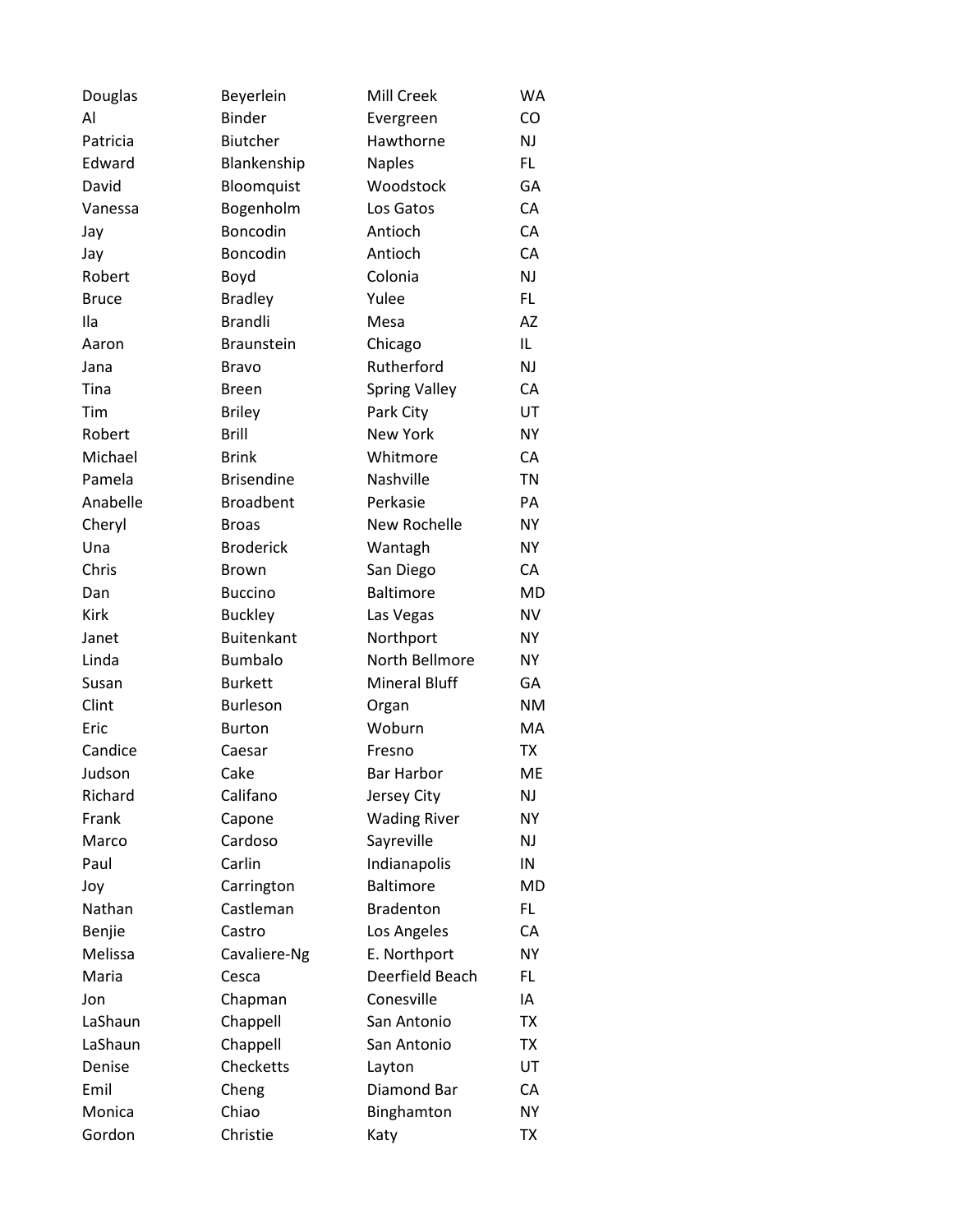| Hilary          | Claggett        | Saratoga Springs         | NΥ        |
|-----------------|-----------------|--------------------------|-----------|
| Jennifer        | Clark           | <b>Brandon</b>           | <b>MS</b> |
| Tracey          | Cohen           | <b>Farmington Hills</b>  | MI        |
| Lawrence        | Cole            | Harwich                  | МA        |
| Wesley          | Cole            | <b>Basking Ridge</b>     | <b>NJ</b> |
| Mary            | Connolly        | Chicago                  | IL        |
| Douglas         | Cook            | <b>Billerica</b>         | MA        |
| Robert          | Cooper          | Odessa                   | FI.       |
| Suzanne         | Cordes          | Alamo                    | СA        |
| Ann Marie       | Costa           | Revere                   | MA        |
| Keith           | Cotropia        | League City              | TX        |
| Steven          | Crawford        | Mesa                     | AZ        |
| Martin          | Crous           | Riverton                 | UT        |
| Gigail          | Cureton         | Washington               | DC        |
| Julie           | Dading          | Kingwood                 | TX        |
| Sandra          | Dalquist        | Rochester                | <b>MN</b> |
| <b>Bob</b>      | Dalton          | Fayetteville             | GA        |
| Michael         | Dasalla         | Pleasant Hill            | CA        |
| Letitia         | Davenport-Ezell | Detroit                  | MI        |
| Paul            | <b>Davies</b>   | Roslindale               | МA        |
| robert          | day             | Chester                  | <b>NH</b> |
| Peter           | Deane           | <b>Basking Ridge</b>     | NJ        |
| Hugo            | Del Bove        | Wyckoff                  | NJ        |
| Victoria        | Delozier        | Acworth                  | GА        |
| Chris           | Demyanovich     | Westminster              | MD        |
| Miranda         | Denetdale       | Avondale                 | AZ        |
| Linda           | Desjardins      | Hampton                  | <b>NH</b> |
| Amy             | Dierberger      | Somerville               | MA        |
| Michael         | DiLisio         | Shoreham                 | NY        |
| Esther          | Dill            | Cary                     | <b>NC</b> |
| Daniel          | Dodson          | Newton                   | <b>NH</b> |
| Kevin           | Dollard         | <b>Hopewell Junction</b> | NΥ        |
| Cari            | Dominguez       | Gaithersburg             | MD        |
| E. Alberto      | Dominguez       | Gaithersburg             | MD        |
| Jeff            | Dorrill         | <b>Dallas</b>            | TX        |
| Fran            | Dowling         | <b>Baldwin</b>           | <b>NY</b> |
| Lynn            | Dragovich       | Wood-Ridge               | NJ        |
| Estelle         | <b>Drake</b>    | Niagara Falls            | <b>NY</b> |
| Emma            | Dromgoole       | San Antonio              | <b>TX</b> |
| Emma            | Dromgoole       | San Antonio              | TX        |
| Heather         | DuBey           | <b>Boyne City</b>        | MI        |
| Allan           | Due             | Bloomfield               | <b>NM</b> |
| Scott           | Dunlap          | Woodside                 | CA        |
| Imme            | Dyson           | Princeton                | NJ        |
| Mike            | Erlanson        | San Diego                | CA        |
| Fil             | Faria           | Tewksbury                | MA        |
| <b>Brigitte</b> | Fasciotto       | Louisville               | KY        |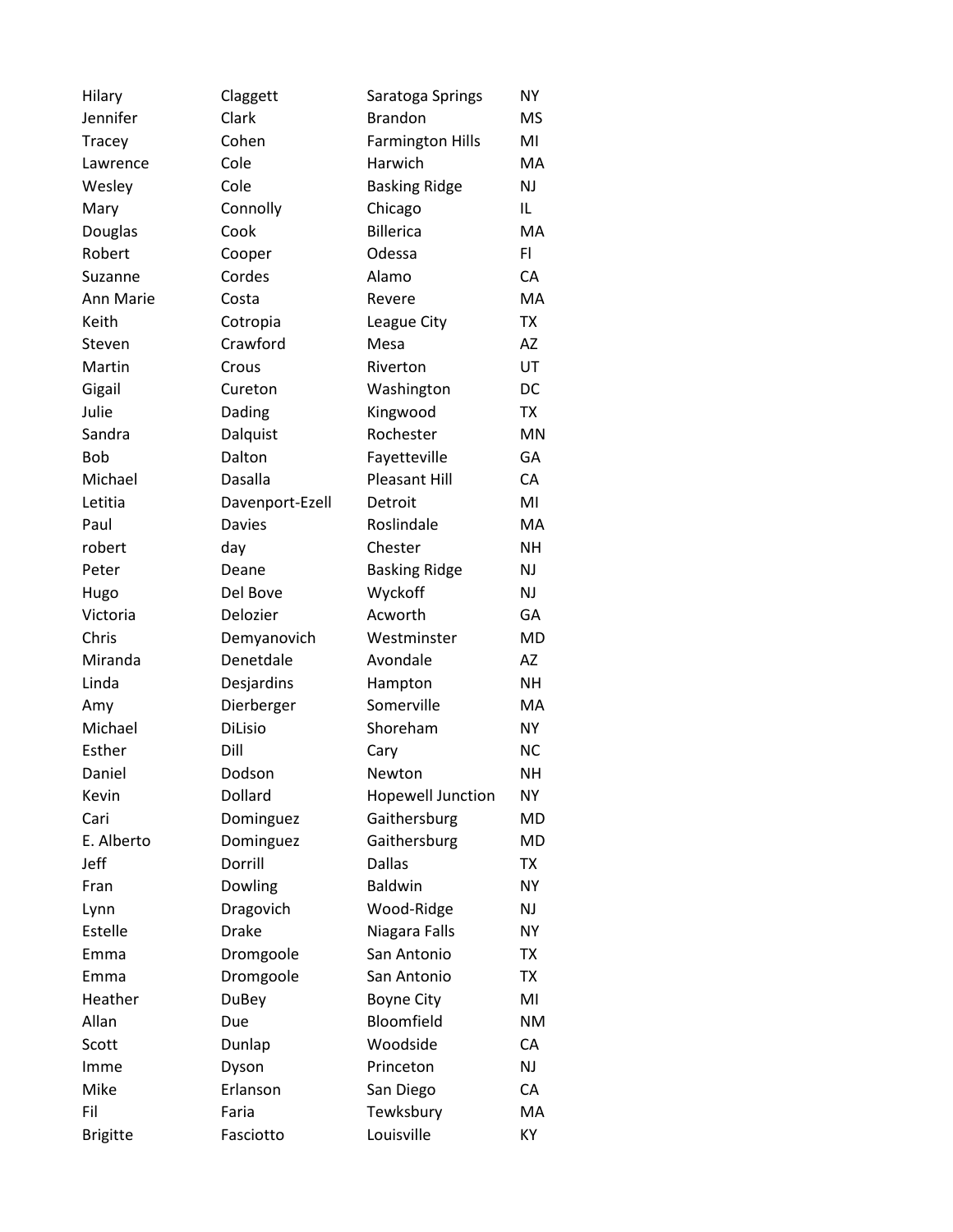| Andrew    | Fenwick    | St. Cloud            | <b>MN</b> |
|-----------|------------|----------------------|-----------|
| Denise    | Fenwick    | St. Cloud            | <b>MN</b> |
| Luis      | Fernandez  | Neptune              | <b>NJ</b> |
| Cynthia M | Fink       | Cleveland            | GA        |
| Angelia   | Finnegan   | Garland              | <b>TX</b> |
| Judith    | Fisher     | Federal Way          | <b>WA</b> |
| Shawn     | Fitzgerald | Canby                | <b>OR</b> |
| Theresa   | Flora      | <b>Mount Kisco</b>   | <b>NY</b> |
| Chalice   | Fong       | Oakland              | CA        |
| Michele   | Franco     | Debary               | FL        |
| Lisa      | Fricke     | Stuart               | FL        |
| Sharon    | Fricker    | Ronkonkoma           | NY.       |
| Mark      | Fukayama   | Marlboro             | <b>NJ</b> |
| Jeffrey   | Fuller     | <b>Brooklyn Park</b> | <b>MN</b> |
| David     | Fusfeld    | Manchester           | <b>CT</b> |
| Tom       | Gabalski   | Columbus             | <b>OH</b> |
| carol     | gagne      | Windham              | <b>NH</b> |
| Sandra    | Galindo    | Paramus              | Nj        |
| Marisol   | Garcia     | Westford             | MA        |
| Mitchell  | Garner     | Ann Arbor            | MI        |
| Allison   | Garrison   | Murray               | UT        |
| Galen     | Garrison   | Salt Lake City       | Utah      |
| Wanda     | Gau        | Little Falls         | <b>MN</b> |
| David     | Gavia      | <b>Elk Grove</b>     | CA        |
| Roberta   | Geist      | Califon              | <b>NJ</b> |
| Debbie    | Gelber     | Lubbock              | <b>TX</b> |
| Lin       | Gentling   | Rochester            | <b>MN</b> |
| Alan      | Gettis     | Norwood              | <b>NJ</b> |
| Alden     | Gibbs      | Laurel               | <b>MD</b> |
| Pete      | Gibson     | Murfreesboro         | <b>NC</b> |
| Jim       | Glendon    | Fort Myers           | FL        |
| Angie     | Goode      | Decatur              | IL        |
| Dennis    | Gordon     | Mahwah               | NJ        |
| julie     | gordon     | Mahwah               | NJ        |
| Sheldon   | Gortat     | Salt Lake City       | UT        |
| James     | Gortowski  | Cambridge            | MA        |
| Laurie    | Goudreault | Minneapolis          | <b>MN</b> |
| Tom       | Goudreault | Minneapolis          | MN        |
| Kevin     | Goyen      | East Hampton         | <b>CT</b> |
| Joseph    | Grande     | Rochester            | MN        |
| Michael   | Greeley    | Warwick              | NY.       |
| Bill      | Gross      | Ridgefield           | <b>CT</b> |
| David     | Gross      | Morganville          | NJ        |
| Patty     | Grove      | Rothschild           | WI        |
| Timothy   | Guscott    | New York             | <b>NY</b> |
| Heather   | Gutekunst  | Raleigh              | <b>NC</b> |
| John      | Hadcock    | Cambridge            | MA        |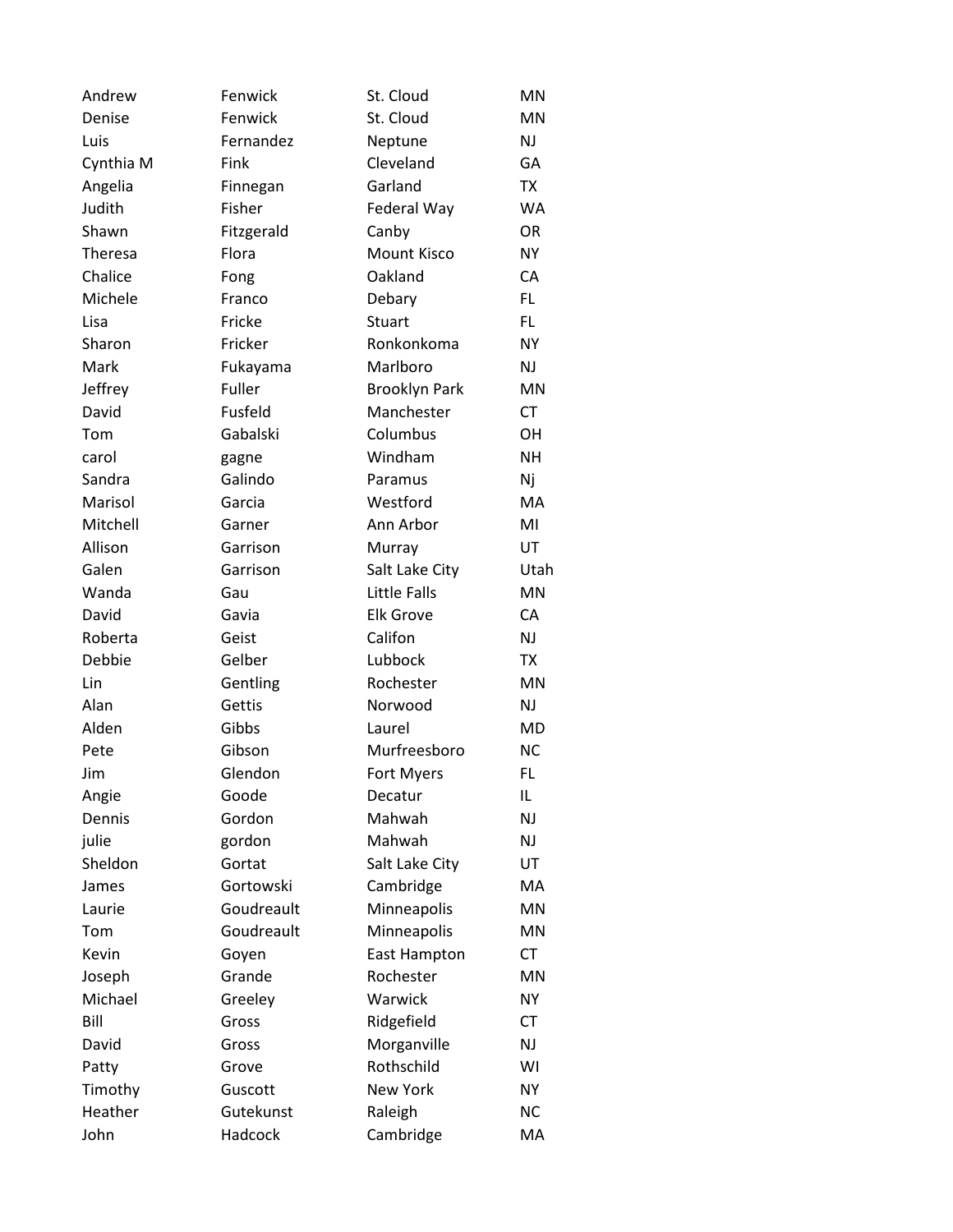| Craig          | Hagensick       | Saint Paul             | MN        |
|----------------|-----------------|------------------------|-----------|
| John           | Hahn            | Madison                | WI        |
| Susan Russell  | Hall            | Lakewood               | <b>WA</b> |
| Martha         | Hamblin         | Mebane                 | <b>NC</b> |
| John           | Hanson          | <b>Dublin</b>          | CA        |
| John           | Hanson          | Dublin                 | CA        |
| Rosemary       | Harnly          | <b>Red Wing</b>        | <b>MN</b> |
| Craig          | Haugaard        | Fremont                | OН        |
| Randy          | Hawthorne       | Williamsburg           | VA        |
| Matt           | Heacock         | Scottsdale             | AZ        |
| Jerry          | Heaps           | <b>Apple Valley</b>    | MN        |
| Robert         | Hendrick        | Deerfield Beach        | FL.       |
| Antje          | Hennings        | Demarest               | NJ        |
| Walt           | Herscher        | <b>Winter Garden</b>   | FL        |
| Denise         | Hidalgo         | <b>New York</b>        | NY        |
| Don            | Hildebrand      | <b>Sisters</b>         | 0R        |
| Angie          | Hirsch          | Minneapolis            | <b>MN</b> |
| Margaret       | Hoey            | Oxford                 | PA        |
| <b>Barrett</b> | Hopper          | Hopkins                | MN        |
| Tom            | Hosner          | Denton                 | TX        |
| Jim            | Howard          | Hopedale               | MA        |
| E. J.          | Hrynowski       | Arlington              | MA        |
| Gregory        | Hunger          | Akron                  | OН        |
| Cheryl         | Hutchinson      | <b>Clifton Park</b>    | <b>NY</b> |
| Andy           | Inman           | Gastonia               | <b>NC</b> |
| Joe            | lovanisci       | Williamstown           | NJ        |
| Vernon         | Ivy             | Crestview              | FL.       |
| <b>Bert</b>    | Jablon          | Syosset                | <b>NY</b> |
| Priscilla      | Jackson         | <b>West Chester</b>    | PA        |
| Glenn          | Jacobs          | Englewood              | NJ        |
| Debbra         | Jacobs-Robinson | San Diego              | CA        |
| Shelina        | James           | Philadelphia           | PА        |
| William        | Jankovich       | Racine                 | WI        |
| Deo            | Jaravata        | Granada Hills          | CA        |
| Marisa         | Jenkins         | Anthem                 | AZ        |
| Janel          | Jensen          | <b>Otis Orchards</b>   | <b>WA</b> |
| Yoshiko        | Jo              | Swarthmore             | PA        |
| Nickolas       | Joannidis       | Fair Lawn              | NJ        |
| Gresy          | Johnson         | Somerset               | NJ        |
| Kenneth        | Johnson         | San Rafael             | CA        |
| Michael        | Johnson         | Fair Lawn              | NJ        |
| Etta           | Jones           | Norfolk                | VA        |
| Robbin         | Jordan          | <b>West Orange</b>     | NJ        |
| <b>Bonnie</b>  | Jules           | Jacksonville           | FL.       |
| Kevin          | Justian         | Moravia                | <b>NY</b> |
| Ndegwa         | Kamau           | <b>Capitol Heights</b> | MD        |
| Peggy          | Kelley          | Woburn                 | MA        |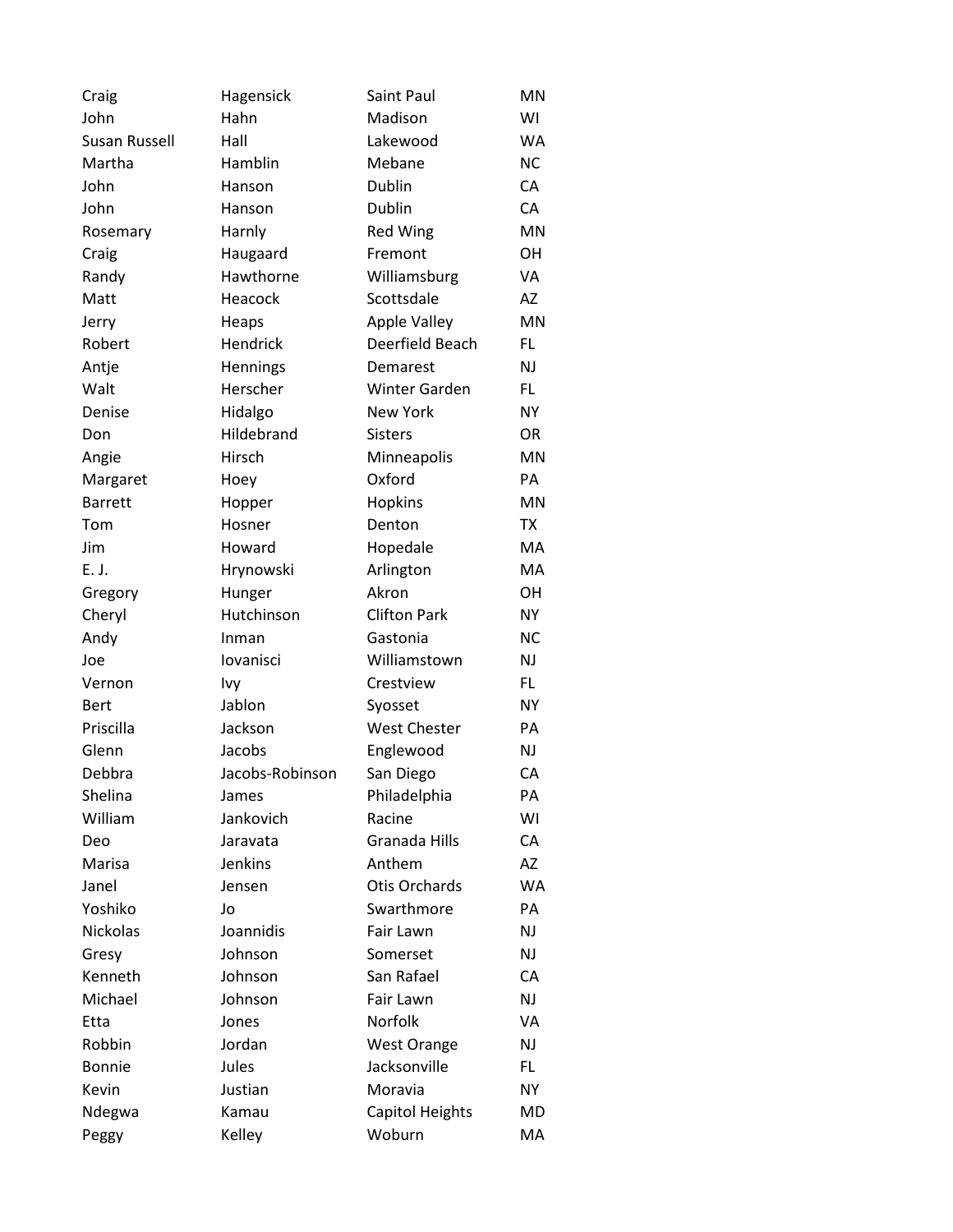| Linda         | Kelnock     | <b>West Chester</b> | PA        |
|---------------|-------------|---------------------|-----------|
| John          | Kilduff     | Misddletown         | <b>NJ</b> |
| Joyce         | Killinger   | Raleigh             | <b>NC</b> |
| Peter         | Klaeser     | Chesterton          | IN        |
| Marcela       | Knapp       | Peoria              | AZ        |
| Richard       | Kohrman     | Mebane              | <b>NC</b> |
| Stacey        | Kozel       | Medina              | OH        |
| Kirstin       | Krysz       | Rutherford          | <b>NJ</b> |
| Andy          | Kumeda      | Sierra Madre        | CA        |
| Joyjit        | Kundu       | Bridgewater         | <b>NJ</b> |
| Joseph M      | La Bruno    | Bayonne             | <b>NJ</b> |
| Joanna        | Lacman      | Franklin            | MA        |
| Samuel        | Lafaye      | Roanoke             | VA        |
| Gretchen      | Lambert     | Columbia            | <b>SC</b> |
| Anthony       | Landry      | Milford             | MA        |
| <b>Travis</b> | Langemeier  | Lincoln             | <b>NE</b> |
| Patricia      | Langum      | Maple Grove         | <b>MN</b> |
| Jeanne        | LaPierre    | North Granby        | <b>CT</b> |
| David         | Latterman   | Pulaski             | <b>TN</b> |
| Leslie        | Latterman   | Pulaski             | <b>TN</b> |
| Alice         | Laux        | Flemington          | <b>NJ</b> |
| Sue           | Lawlor      | Morristown          | <b>NJ</b> |
| David         | Learn       | Anaheim             | CA        |
| Sue           | Ledwith     | Walpole             | MA        |
| Andre         | Lee         | Tempe               | AZ        |
| Peter         | Lee         | Randolph            | <b>NJ</b> |
| Bill          | Leiner      | Evanston            | IL        |
| Monique       | Lemieux     | Glen Rock           | <b>NJ</b> |
| James         | LeSeure     | Cuyahoga Falls      | OH        |
| Efren         | Limbag      | San Diego           | CA        |
| Tony          | Lin         | Coppell             | <b>TX</b> |
| Kathy         | Linenberger | Vista               | CA        |
| Gretchen      | Loebel      | Granby              | МA        |
| Rodney        | Logan       | Hamilton            | NJ        |
| Hank          | Lopez       | North Berwick       | ME        |
| Sherri        | Lorraine    | Melbourne           | FL.       |
| John          | Luaces      | Redding             | CA        |
| Paul          | Lucuski     | Trenton             | <b>NJ</b> |
| Rhonda        | Luevano     | Simpsonville        | SC        |
| Michelle      | Lunderby    | <b>Oakland Park</b> | FL        |
| Michelle      | Lunderby    | <b>Oakland Park</b> | FL.       |
| David         | Lutter      | Commerce City       | CO        |
| Michael       | Mader       | Cape May            | <b>NJ</b> |
| Jim           | Magill      | Saratoga            | CA        |
| Joseph        | Mahoney     | Old Bridge          | <b>NJ</b> |
| Troy          | Malinowski  | Milwaukee           | WI        |
| Niall         | Mandal      | Scottsdale          | AZ        |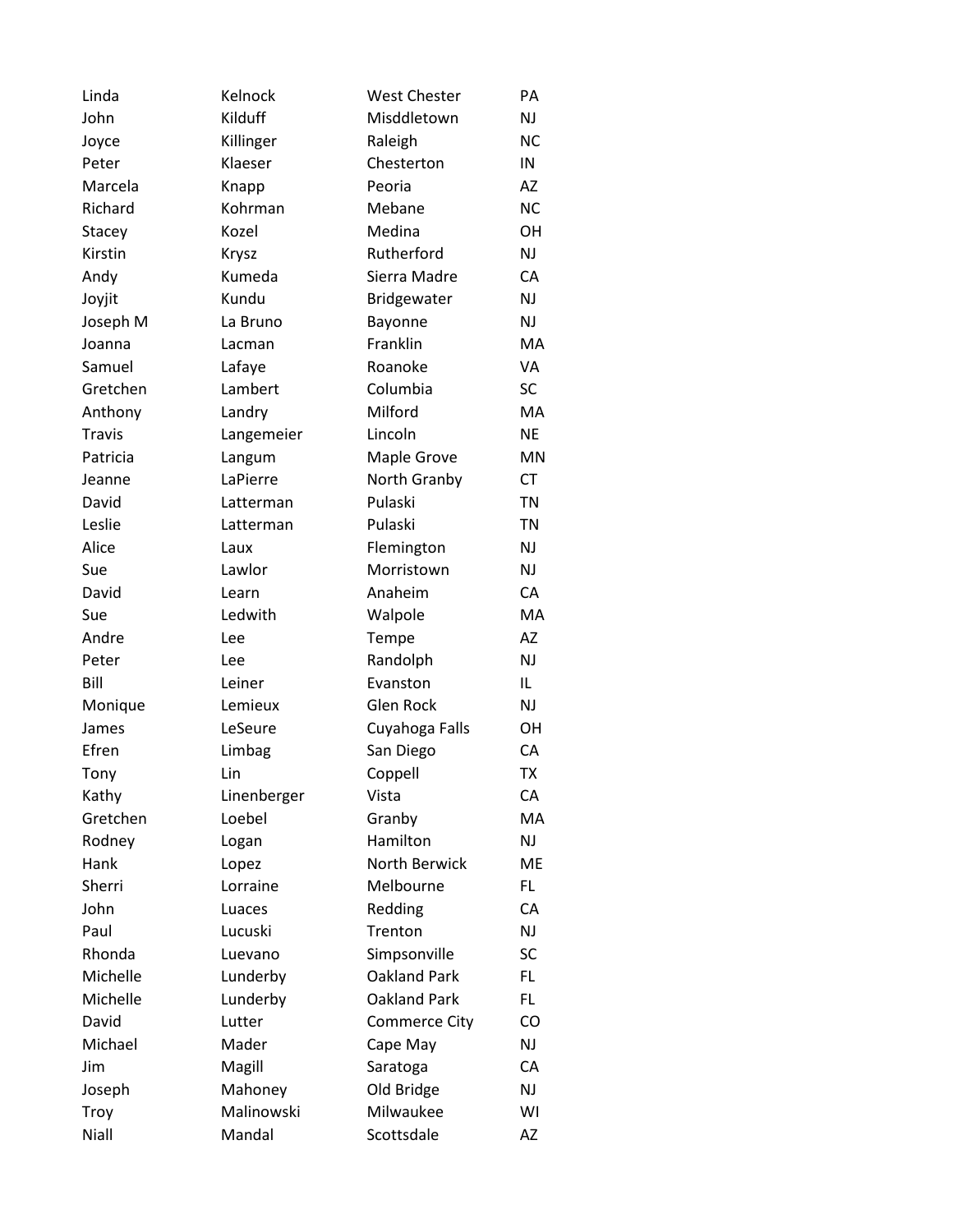| Linda            | Maness            | Pawlet                 | VT        |
|------------------|-------------------|------------------------|-----------|
| Richard          | Mangold           | Ottawa                 | IL        |
| Lori             | Mangual           | Merrick                | <b>NY</b> |
| Michael          | Mann              | Minneapolis            | MN        |
| Christen         | Mansuetti         | Phoenix                | <b>OR</b> |
| Tebbe            | Mark              | Arlington              | МA        |
| Antoinette       | Marmora           | Jersey City            | NJ        |
| Rob              | Marshall          | Plymouth               | MI        |
| Jennifer         | Martel            | Swansea                | МA        |
| Andy             | Martin            | Riverton               | IL        |
| Kurt             | Martin            | <b>Boyne City</b>      | MI        |
| <b>Desiree</b>   | Martin del Campo  | <b>Flanders</b>        | NJ        |
| Robert           | Mason             | Wilmington             | DE        |
| Donovan          | Mattole           | <b>Center Valley</b>   | PA        |
| Donna            | May               | Miramar                | FL.       |
| Jamie            | Mazza             | Encinitas              | CA        |
| Ronnie           | McAllister        | <b>Batesville</b>      | IN        |
| William          | McBrayer          | <b>Apple Valley</b>    | <b>MN</b> |
| Jim              | McCaslin          | <b>Buda</b>            | TX        |
| John             | McCusker          | Canton                 | GА        |
| Cara             | McGee             | Mangum                 | OK        |
| Mark             | McKenzie          | Choctaw                | OK        |
| Mark             | McKenzie          | Choctaw                | OK        |
| Martina          | McKenzie          | Choctaw                | Ok        |
| Martina          | McKenzie          | Choctaw                | OK        |
| Angela           | McKnight          | Austin                 | <b>TX</b> |
| Michael          | <b>McNees</b>     | Grant                  | FL        |
| Lorraine         | <b>McPhillips</b> | <b>Basking Ridge</b>   | NJ        |
| Jack             | Meagher           | Westfield              | NJ        |
| Robert           | Meagher           | Staten Island          | <b>NY</b> |
| Pam              | Medhurst          | San Diego              | CA        |
| Elizabeth        | Melillo           | Northport              | NΥ        |
| Ken              | Merenda           | <b>Woodland Park</b>   | CO        |
| Michael          | Mester            | Plymouth               | MI        |
| Jeffrey          | Middleton         | Canton                 | MI        |
| Jocelyn          | <b>Mijares</b>    | Boca Raton             | FL.       |
| Paul             | Minieri           | <b>Cortlandt Manor</b> | NY        |
| Salacnib "Sonny" | Molina            | Woodstock              | IL.       |
| Matthew          | Moloshok          | Westfield              | NJ        |
| Shawn            | Momtahen          | <b>Bay Shore</b>       | <b>NY</b> |
| Deshini          | Moonesinghe       | Zionsville             | IN        |
| James            | Moragne           | Pittsford              | NY        |
| Ted              | Moreno            | Santa Ana              | CA        |
| Richard          | Morey             | Frankfort              | MI        |
| Gary             | Morgan            | Clarkston              | MI        |
| Will             | Morrell           | Lakeland               | FL.       |
| Barry            | Morrill           | Torrance               | CA        |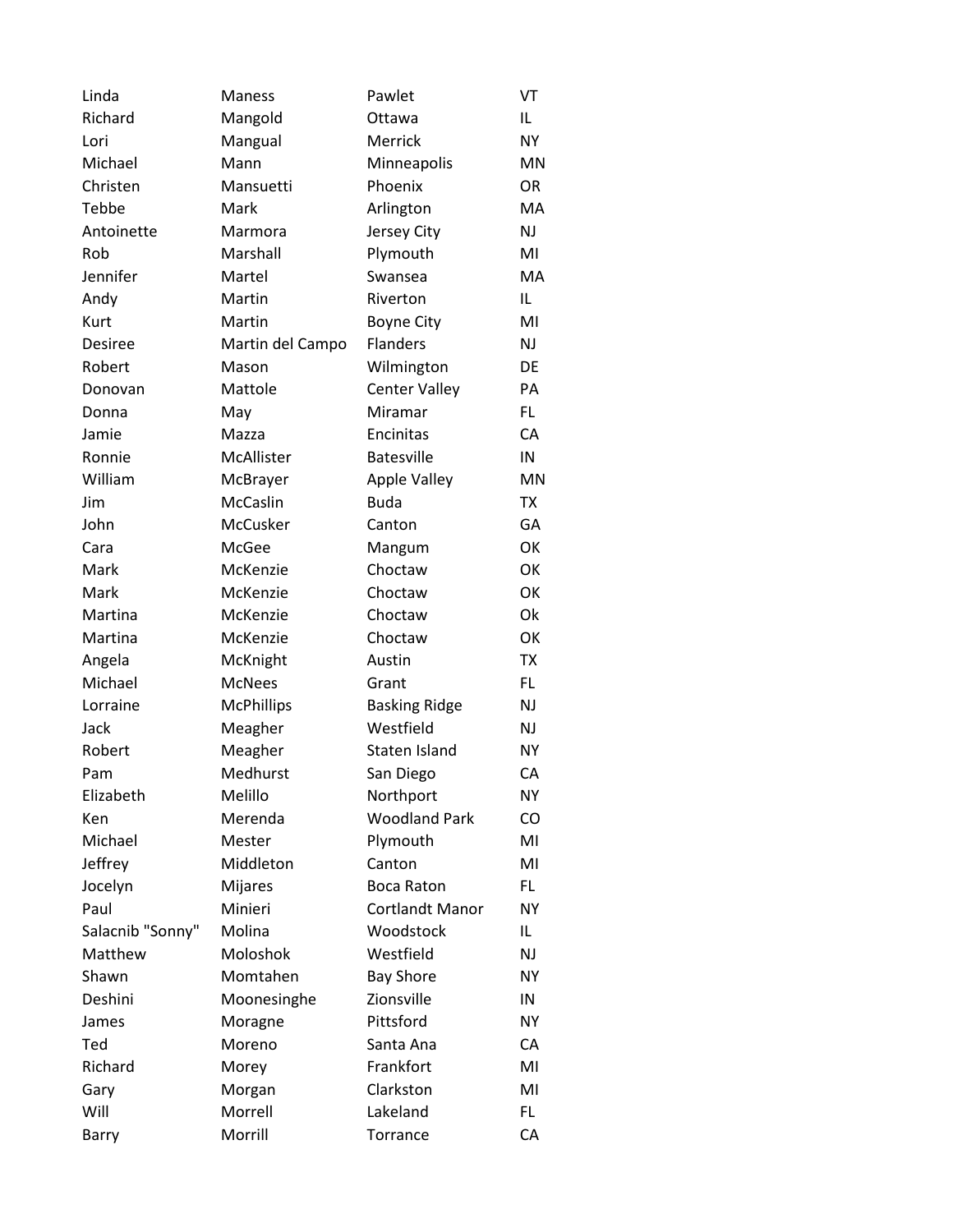| Chris           | Mozer          | Rockville Centre          | <b>NY</b> |
|-----------------|----------------|---------------------------|-----------|
| Josam           | Mulinyawe      | San Jose                  | CA        |
| Karen           | Murray         | Mamaroneck                | <b>NY</b> |
| Melva           | Murray         | Hillsborough              | NJ        |
| <b>Brock</b>    | Neighbors      | Pace                      | FL.       |
| Lynn            | Nelson         | Leesburg                  | VA        |
| James           | Newton         | Milton                    | FL.       |
| Jason           | Ngai           | <b>Mountain House</b>     | CA        |
| Jessica         | <b>Norles</b>  | Alexandria                | VA        |
| Frank           | Notarstefano   | Seaford                   | <b>NY</b> |
| Michael         | <b>OConnor</b> | <b>Thunder Bay</b>        | ONT, CAN  |
| Joe             | Ogata          | Pacoima                   | СA        |
| Teri            | Olcott         | Montrose                  | PA        |
| Nancy           | Olsen          | Clinton                   | <b>CT</b> |
| Peter           | Olsen          | Clinton                   | <b>CT</b> |
| regina          | orelli         | <b>Huntington Station</b> | <b>NY</b> |
| Mark            | Osborne        | Hermitage                 | PA        |
| Kathy           | Owen           | Monument                  | CO        |
| Paul            | Pagel          | Elm Grove                 | WI        |
| Donald          | Palladini      | Franklin                  | MA        |
| Robert          | Palladino      | Edison                    | NJ        |
| Yoly            | Pantig         | San Bruno                 | CA        |
| Amalie          | Park           | Westwood                  | NJ        |
| Diana           | Parker-Ball    | Woodward                  | OK        |
| Victoria (Tori) | Parks          | Redding                   | CA        |
| <b>Bruno</b>    | Pasqualucci    | Seymour                   | <b>CT</b> |
| Robert          | Patterson      | Hicksville                | <b>NY</b> |
| Richard         | Paulsen        | Woburn                    | MA        |
| Meeyoun         | Pavlicek       | <b>Broken Arrow</b>       | OK        |
| Michael         | Pelletier      | Salem                     | MA        |
| Carmela         | Pena           | Dublin                    | CA        |
| Perfrancis      | Penaranda      | San Diego                 | CA        |
| Eric            | Perlmutter     | <b>Elmwood Park</b>       | NJ        |
| Tom             | Peters         | Francestown               | <b>NH</b> |
| James           | Peterson       | Richland                  | WA        |
| Tuan            | Phung          | Temecula                  | CA        |
| Laura           | Pita           | Weston                    | FL.       |
| Richard         | Plummer        | Kalamazoo                 | MI        |
| Jill            | Polilli        | Piscataway                | NJ        |
| Jean            | Pommier        | Cupertino                 | CA        |
| Valerie         | Postle         | Newark                    | OH        |
| Ted             | Poulos         | McLean                    | VA        |
| Kat             | Powell         | San Jose                  | CA        |
| Randy           | Poynter        | Carmel                    | IN        |
| John            | Primmer        | Muncie                    | IN        |
| Jonathan        | Procter        | North Olmsted             | OH        |
| Christine       | Prorock-Rogers | Somerville                | NJ        |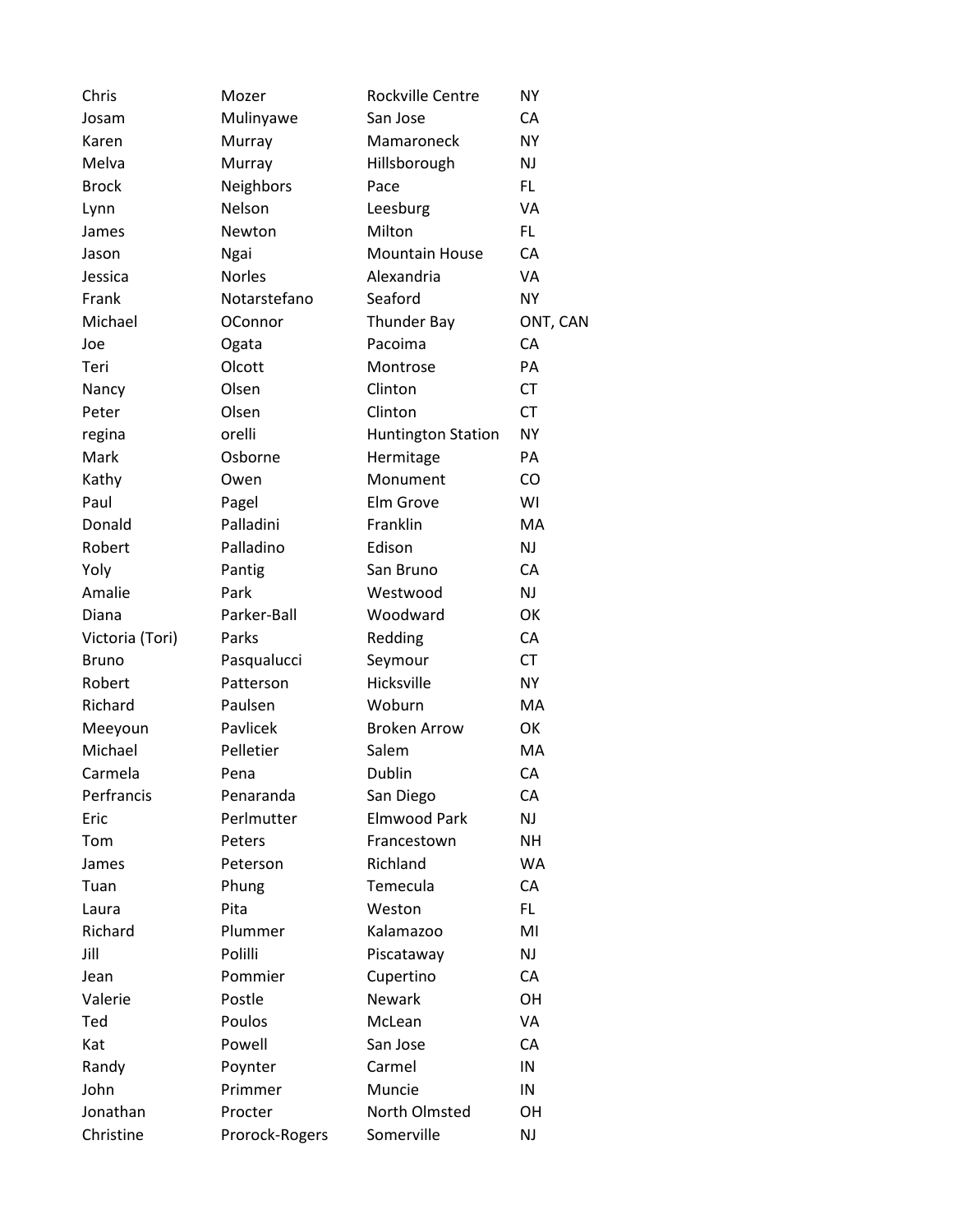| Kim            | Prytherch    | Lancaster               | SC        |
|----------------|--------------|-------------------------|-----------|
| Christopher    | Qubeck       | <b>Marstons Mills</b>   | MA        |
| Charlene       | Ragsdale     | Las Vegas               | <b>NV</b> |
| <b>Barbara</b> | Rausch       | Antioch                 | CA        |
| Luz            | Ravines      | Elizabetn               | NJ        |
| Randy          | Ray          | Ramona                  | CA        |
| Michael        | Redmond      | Lubbock                 | <b>TX</b> |
| Denise         | <b>REED</b>  | collinsville            | OK        |
| Wendy          | Reed         | E Brunswick             | NJ        |
| Valeri         | Reeder       | Austin                  | <b>TX</b> |
| Mary           | Regalbuto    | Milford                 | <b>CT</b> |
| Don            | Reilly       | <b>Colorado Springs</b> | CO        |
| Darlene        | Reimann      | Troy                    | MI        |
| Matthew        | Reimann      | Troy                    | MI        |
| Mona           | Reinhardt    | Ashburn                 | VA        |
| Jacqueline     | Reuveni      | Paramus                 | NJ        |
| Glenn          | Richardson   | Louisville              | KY        |
| Glenn          | Richardson   | Louisville              | КY        |
| Michelle       | Richardson   | <b>Helotes</b>          | <b>TX</b> |
| Toby           | Rider        | Torrance                | CA        |
| Randy          | Rigley       | Franklinville           | NJ        |
| Joel           | Rizzo        | San Francisco           | CA        |
| Allen          | Roberts      | Delran                  | NJ        |
| Cathy          | Robertson    | <b>Budd Lake</b>        | NJ        |
| John           | Robertson    | <b>Budd Lake</b>        | NJ        |
| Rod            | Robey        | Huntington Beach        | CA        |
| Curt           | Robinson     | West Islip              | <b>NY</b> |
| Irene          | Robinson     | Port Orange             | FL        |
| Kathleen       | Rocker       | South Plainfield        | NJ        |
| Maria          | Romano       | Jamaica                 | NΥ        |
| Kevin          | Rosko        | Campbell                | NΥ        |
| Regena         | Rosko        | Campbell                | NΥ        |
| Trena          | Roudebush    | Indianapolis            | IN        |
| LuAnne         | Roy          | Seymour                 | CT        |
| Sarah          | Roy          | Uxbridge                | МA        |
| Richard        | Rue          | San Antonio             | <b>TX</b> |
| Joseph         | Ruffino      | <b>Wood Dale</b>        | IL.       |
| Janice         | Rumph        | Mattawan                | MI        |
| <b>Barbara</b> | Ryan         | Leonia                  | NJ        |
| Dana           | Ryan         | San Diego               | CA        |
| Karyn          | Sable Feder  | Springfield             | NJ        |
| Peter K.       | Saine        | Irvine                  | CA        |
| Juan           | Sanchez      | Louisville              | KY        |
| JC             | Santa Teresa | Nanuet                  | NΥ        |
| Jeanette       | Santa Teresa | Nanuet                  | <b>NY</b> |
| Dalva          | Santos       | <b>Belleville</b>       | NJ        |
| Donna          | Sarasin      | Nashua                  | NΗ        |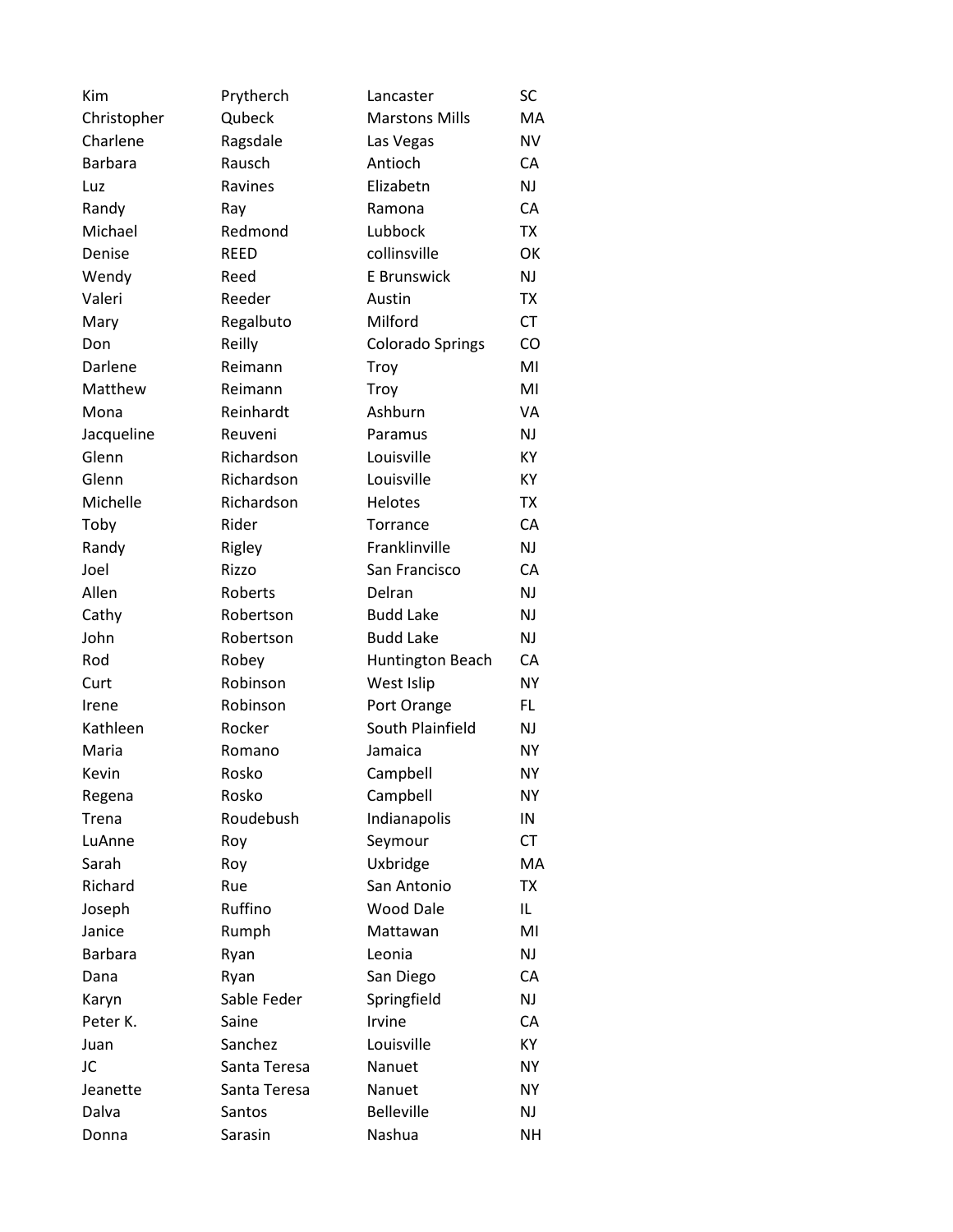| Charles        | Savage          | Novato             | СA        |
|----------------|-----------------|--------------------|-----------|
| Christopher    | Schaffner       | Concord            | MA        |
| Ann            | Scholl          | Kimberly           | WI        |
| Robert         | Schwarz         | Marietta           | GA        |
| Rose           | Scovel          | Indianapolis       | IN        |
| Arch           | Seamans         | Rockaway           | <b>NJ</b> |
| Suzy           | Seeley          | Houston            | <b>TX</b> |
| Uma            | Sethuraman      | Irvine             | CA        |
| Christy        | Shelton         | Seattle            | <b>WA</b> |
| Julie          | Sherwood        | Gilbert            | <b>AZ</b> |
| Robert         | Shimonski       | Plainview          | <b>NY</b> |
| Jennifer       | Shin            | Princeton          | <b>NJ</b> |
| Ryan           | Shrum           | Chattanooga        | TN        |
| Chris          | Shuttlesworth   | Richmond           | CA        |
| Lauren         | Siegel          | <b>Elkins Park</b> | PA        |
| Tim            | Siegel          | Germantown         | WI        |
| Julie          | Silverman       | Edina              | <b>MN</b> |
| Jane           | Simpson         | Wayne              | NJ        |
| jenny          | sing            | Rutherford         | NJ        |
| Marisha        | Smith           | Shawnee            | KS        |
| Reginald       | Smith           | Gaithersburg       | <b>MD</b> |
| Joseph         | Snow            | Concord            | <b>NH</b> |
| Margaret       | Snow            | Concord            | NΗ        |
| Michael        | Sohaskey        | Marina del Rey     | CA        |
| <b>Bunloue</b> | Sonbalee        | Northridge         | CA        |
| Rick           | Soper           | Oakland            | CA        |
| Susan          | Spencer         | Whitinsville       | MA        |
| Jim            | Spernyak        | Atlanta            | GA        |
| George         | Sperzel         | Lake Forest        | IL        |
| Scott          | Spinner         | McCordsville       | IN        |
| Barry          | Spital          | San Diego          | CA        |
| Rose           | St. Pierre      | Bellingham         | МA        |
| Angela         | Staab           | reidsville         | <b>NC</b> |
| Nancy          | <b>Stark</b>    | Palm Bay           | FL.       |
| Judy           | Staveley        | Sykesville         | MD        |
| Lawrence       | Steele          | <b>Round Lake</b>  | IL        |
| Robert         | Stenzel         | Cherry Hill        | <b>NJ</b> |
| Calandra       | Stephenson-Lake | Cypress            | <b>TX</b> |
| <b>Bret</b>    | <b>Stevens</b>  | Aurora             | CO        |
| Yolanda        | <b>Stevens</b>  | Ocoee              | FL.       |
| Lincoln        | <b>Stokes</b>   | Gwynn Oak          | MD        |
| Richard        | Strand          | Maple Grove        | MN        |
| Lorelei        | Suehrstedt      | <b>Bay Village</b> | OH        |
| Joseph         | Sullivan        | Somerville         | МA        |
| Stephen        | Sullivan        | Uxbridge           | MA        |
| Ann            | Sweat           | Las Vegas          | <b>NV</b> |
| Gerald         | <b>Tabios</b>   | Elmhurst           | <b>NY</b> |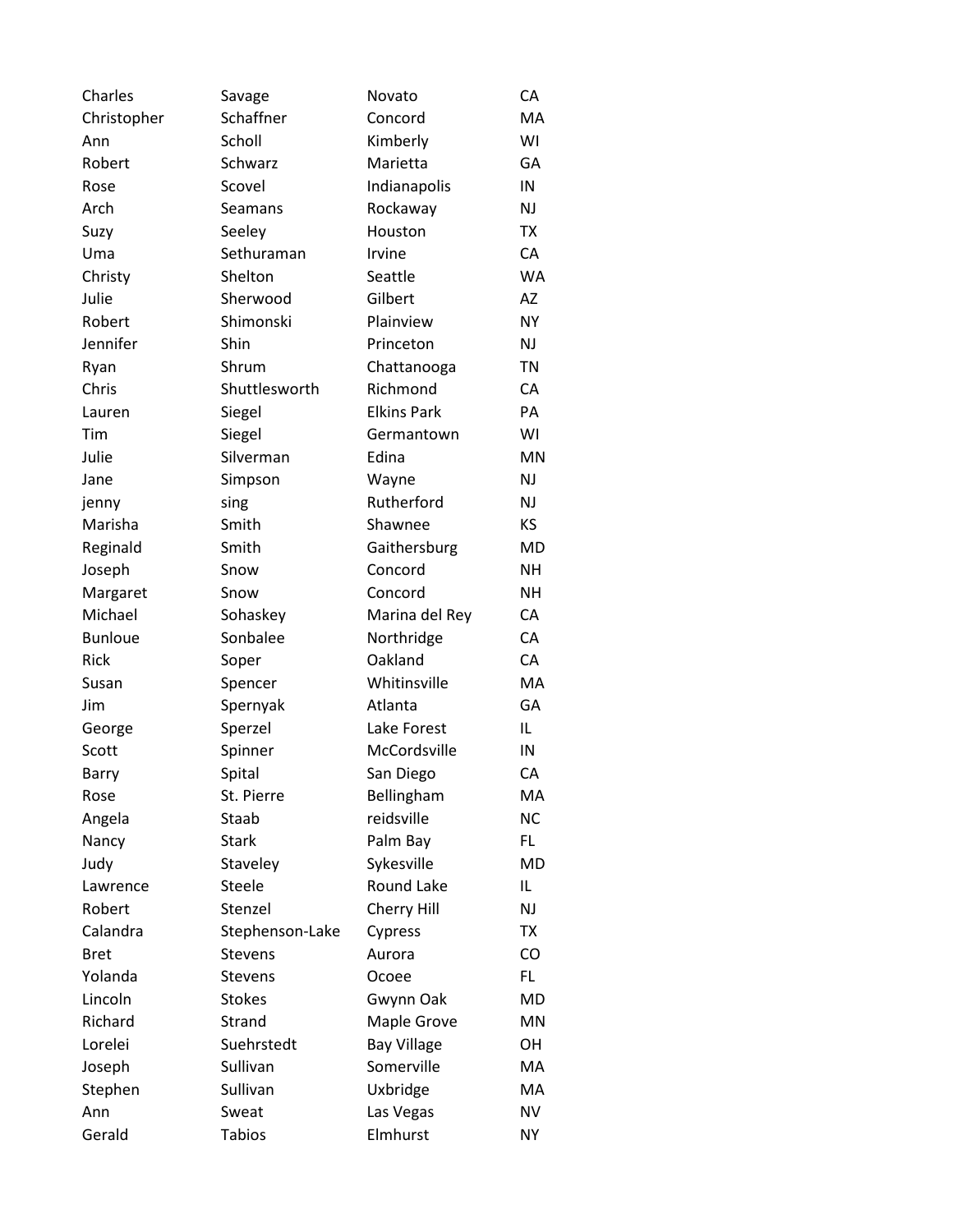| Mark           | Tanaka          | Hayward               | СA        |
|----------------|-----------------|-----------------------|-----------|
| Nancy          | Tantone         | West Islip            | <b>NY</b> |
| Chuck          | Taylor          | Charlotte             | <b>NC</b> |
| Sam            | Teigen          | Hawthorne             | NJ        |
| Chris          | Tempro          | Allentown             | PA        |
| Lani           | Teshima         | San Leandro           | CA        |
| Christina      | Thomas          | Fort Worth            | <b>TX</b> |
| Paula          | Thomas          | Murfreesboro          | <b>TN</b> |
| Lisa           | Timson          | Irving                | <b>TX</b> |
| Valerie        | Tomolonis       | Bellingham            | MA        |
| Kim            | Travella        | Reno                  | <b>NV</b> |
| Ana            | <b>Traversa</b> | Princeton             | NJ        |
| Anne           | Treadwell       | Burlington            | VT        |
| Caroline       | Troise          | <b>East Greenwich</b> | RI        |
| Julia          | Turnbow         | Largo                 | FL.       |
| Thomas         | Turner          | Montgomery            | AL        |
| Steven         | Tuttle          | North Royalton        | OН        |
| Vivencio Randy | Vallebo         | San Diego             | CA        |
| Fabian         | Vasquez         | <b>Teaneck</b>        | NJ        |
| Victor         | Vasquez         | Miramar               | FL.       |
| Tony           | Vicente         | Harrison              | NJ        |
| Frederika      | Villacarlos     | <b>Walnut Creek</b>   | CA        |
| Yvonne         | Walker          | <b>Baltimore</b>      | MD        |
| Ruth           | Walsh           | Canton                | MI        |
| Peter          | Warren          | Westfield             | NJ        |
| Gail           | Warshaw         | Demarest              | NJ        |
| Mark           | Washburne       | Mendham               | NJ        |
| Jeff           | Weber           | Bloomington           | IN        |
| Bill           | Welsh           | Staten Island         | <b>NY</b> |
| Keely          | Wheeler         | Tulsa                 | OK        |
| Ken            | Whelan          | Antioch               | CA        |
| Sara           | Whelan          | Antioch               | CA        |
| Jeanette       | White           | San Diego             | CA        |
| Wil            | White           | Hyattsville           | <b>MD</b> |
| Frank          | Whittemore      | Del Mar               | CA        |
| Jodi           | Wilding         | <b>Brigham City</b>   | UT        |
| Carole         | Williams        | Moscow                | ID        |
| James          | Williams        | Columbia              | SC        |
| James          | Williams        | Staunton              | VA        |
| Sonja          | Williams        | Jacksonville          | <b>NC</b> |
| Thomas         | Williams        | Moscow                | ID        |
| Carolyn        | Willis          | Waldwick              | NJ        |
| Donna          | Wilson          | Wichita               | KS        |
| Angie          | Winstead        | Jacksonville          | AR        |
| David          | Winstead        | Jacksonville          | AR        |
| Sherry         | Wirtel          | Jensen Beach          | FL.       |
| Claudia        | Wolfe           | Alexandria            | VA        |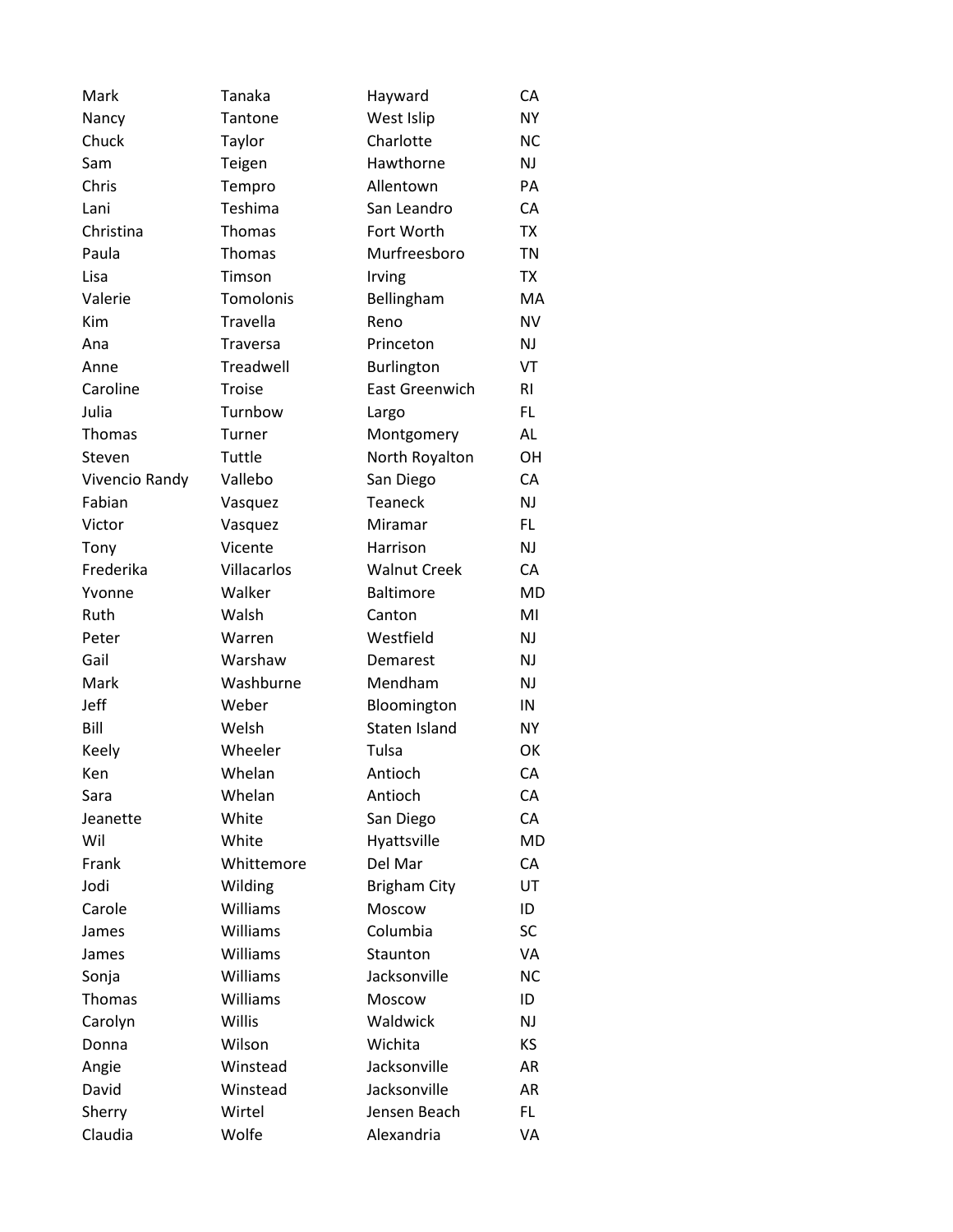| Womack       | Deer Park         | TX        |
|--------------|-------------------|-----------|
| Wriker       | Stillwater        | OK        |
| Wu           | Nashua            | NΗ        |
| Wyatt        | Rockville         | MD        |
| Yost         | Manchester        | <b>CT</b> |
| Zammitti     | Leonia            | <b>NJ</b> |
| Ziegler-Gray | <b>Belleville</b> | IL        |
| Zorzanello   | New Haven         | <b>CT</b> |
| Zugar        | Castro Valley     | СA        |
|              |                   |           |

## *Silver Award Winners*

| Tammy   | Alverson      | Maineville           | OH        |
|---------|---------------|----------------------|-----------|
| Tucker  | Andersen      | Warren               | <b>CT</b> |
| Alan    | Andrea        | Sparta               | NJ        |
| Marty   | <b>Baker</b>  | Winterville          | <b>NC</b> |
| Carol   | Bednar        | Fremont              | CA        |
| Arland  | Braaten-Lee   | Northfield           | MN        |
| Bill    | <b>Brist</b>  | <b>Great Falls</b>   | MT        |
| Jeffrey | Clark         | Lowell               | MA        |
| Laura   | Cloutier      | Irvine               | CA        |
| Elisa   | Coyne         | Alexandria           | VA        |
| Wayne   | Darnell       | Farmington           | <b>NM</b> |
| Erik    | Dodge         | Londonderry          | <b>NH</b> |
| Michael | Dunlop        | Norfolk              | MA        |
| Jeana   | Gingery       | Slater               | IA        |
| Darlene | <b>Harris</b> | Hollywood            | FL.       |
| Lora    | Haugaard      | Fremont              | <b>OH</b> |
| Suzan   | Hemstock      | Hillsborough         | NJ        |
| Sue     | Herscher      | <b>Winter Garden</b> | FL.       |
| Michael | Hespos        | Wharton              | NJ        |
| Michael | Hopkins       | Lowell               | MA        |
| Angela  | Jones         | Puyallup             | <b>WA</b> |
| Charles | Justice       | Greenville           | <b>NC</b> |
| Kacey   | Kendrick      | Westminster          | CO        |
| Jorma   | Kurry         | Falmouth             | ME        |
| Chad    | Lapp          | Ridgewood            | NJ        |
| Don     | Leis          | Pasadena             | CA        |
| Wanda   | Lengo         | Islip                | <b>NY</b> |
| Lee     | Mamola        | Novi                 | MI        |
| Charles | Manis         | Sunrise              | FL.       |
| Charles | Mercante      | King of Prussia      | Pa        |
| Theresa | Mercante      | King of Prussia      | Pa        |
| Zoe     | Mitchell      | <b>Beltsville</b>    | <b>MD</b> |
| Luciano | Piccoli       | San Jose             | CA        |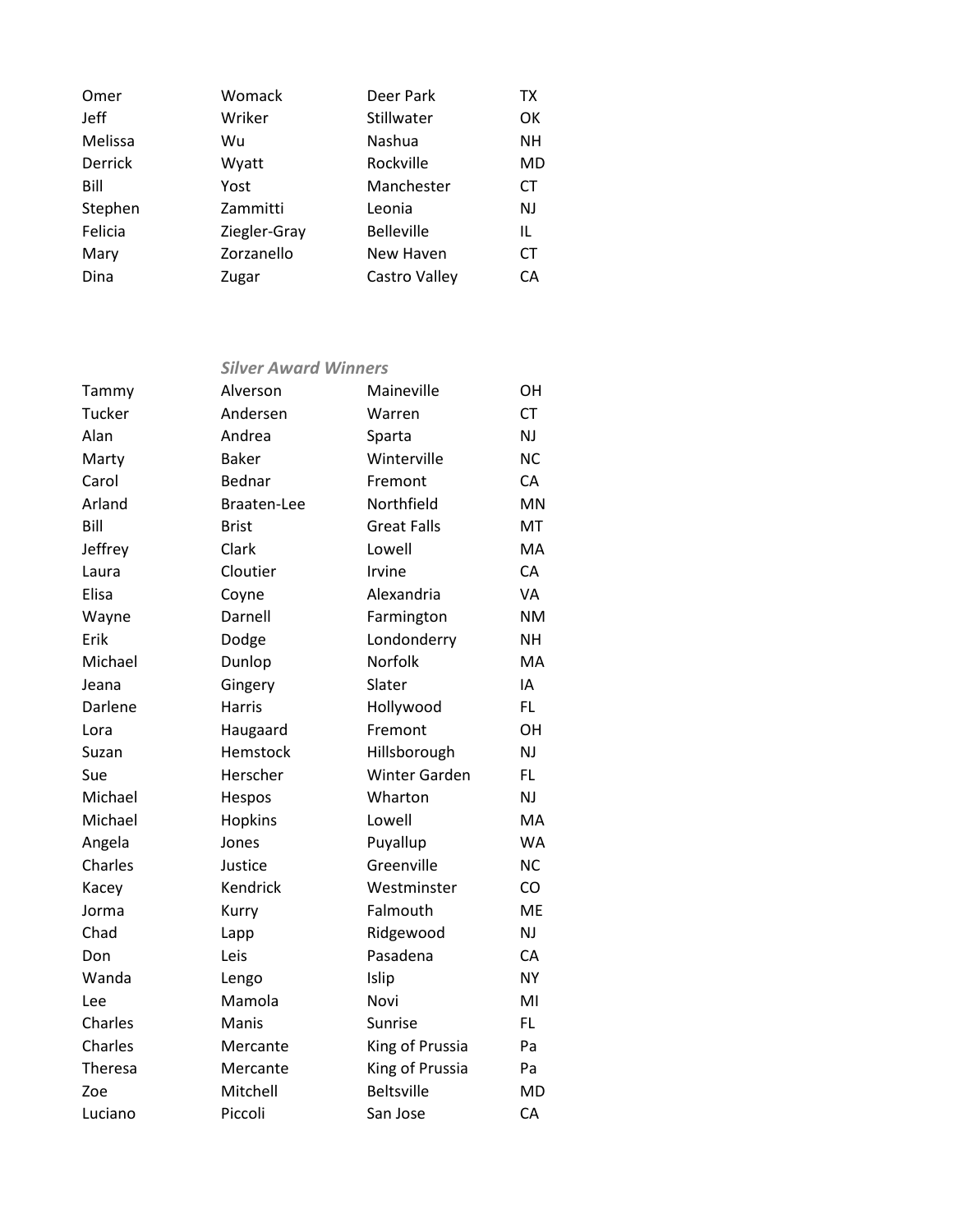| John        | Pusateri      | Castleton                | ΝY        |
|-------------|---------------|--------------------------|-----------|
| <b>Rick</b> | Rosenbaum     | Piedmont                 | <b>CA</b> |
| Heather     | Schonrock     | <b>Owens Cross Roads</b> | AL        |
| James       | Schwartz      | <b>Brooklyn Park</b>     | MN        |
| Patricia    | <b>Tesner</b> | Croswell                 | MI        |
| Laura       | Todd          | Mechanicsville           | VA        |
| Martin      | Warzala       | Somerset                 | NJ        |
| Diane       | Washburne     | Mendham                  | NJ        |
| James       | Winston       | Cypress                  | ТX        |
|             |               |                          |           |

## *Bronze Award Winners*

| Mohamed    | Ali           | Fayetteville         | GA        |
|------------|---------------|----------------------|-----------|
| Andy       | Almarode      | North Chesterfield   | <b>VA</b> |
| James      | <b>Bailey</b> | Cedarville           | WV        |
| Annette    | <b>Beets</b>  | Versailles           | KY        |
| John       | <b>Beets</b>  | Versailles           | KY        |
| Tonya      | Caisse        | Milford              | MA        |
| Jennifer   | Dahlquist     | Eagan                | <b>MN</b> |
| Don        | Dornfeld      | St.Paul              | <b>MN</b> |
| Kelley     | Duell         | Windermere           | FL        |
| Paul       | Eley          | Woodbridge           | VA        |
| Steven     | Engleman      | Denver               | CO        |
| Mark       | Goldhaber     | Schenectady          | <b>NY</b> |
| Michael    | Hood          | <b>Staten Island</b> | <b>NY</b> |
| Robert     | Howren        | Austell              | GA        |
| Angela     | Jones         | Puyallup             | <b>WA</b> |
| Norm       | Kendrick      | Wesminster           | CO        |
| William    | Killinger     | Raleigh              | <b>NC</b> |
| Tim        | Lambrecht     | Alma                 | MI        |
| Christine  | Lauer         | Rockford             | MI        |
| Lance      | Levine        | Mamaroneck           | <b>NY</b> |
| Lisa       | Lockwood      | <b>Owings Mills</b>  | <b>MD</b> |
| Daniel     | Monistere     | Wylie                | TX        |
| Anne-Marie | Pastorkovich  | Fairfax              | <b>VA</b> |
| Suresh     | Penumatsa     | <b>Nashua</b>        | <b>NH</b> |
| Debra      | Razzano-Nerud | Glen Head            | <b>NY</b> |
| Gregg      | Rentko        | Morristown           | NJ        |
| Dino       | Riojas        | Jamaica              | <b>NY</b> |
| Rene       | Rovtar        | <b>Basking Ridge</b> | NJ        |
| Steve      | Seckinger     | Kamas                | UT        |
| Martin     | Shaw          | Larkspur             | CO        |
| Thomas F.  | Sisulak       | Riverside            | IL.       |
| Graig      | Skartvedt     | Omaha                | <b>NE</b> |
| Tim        | Stewart       | Williamsburg         | VA        |